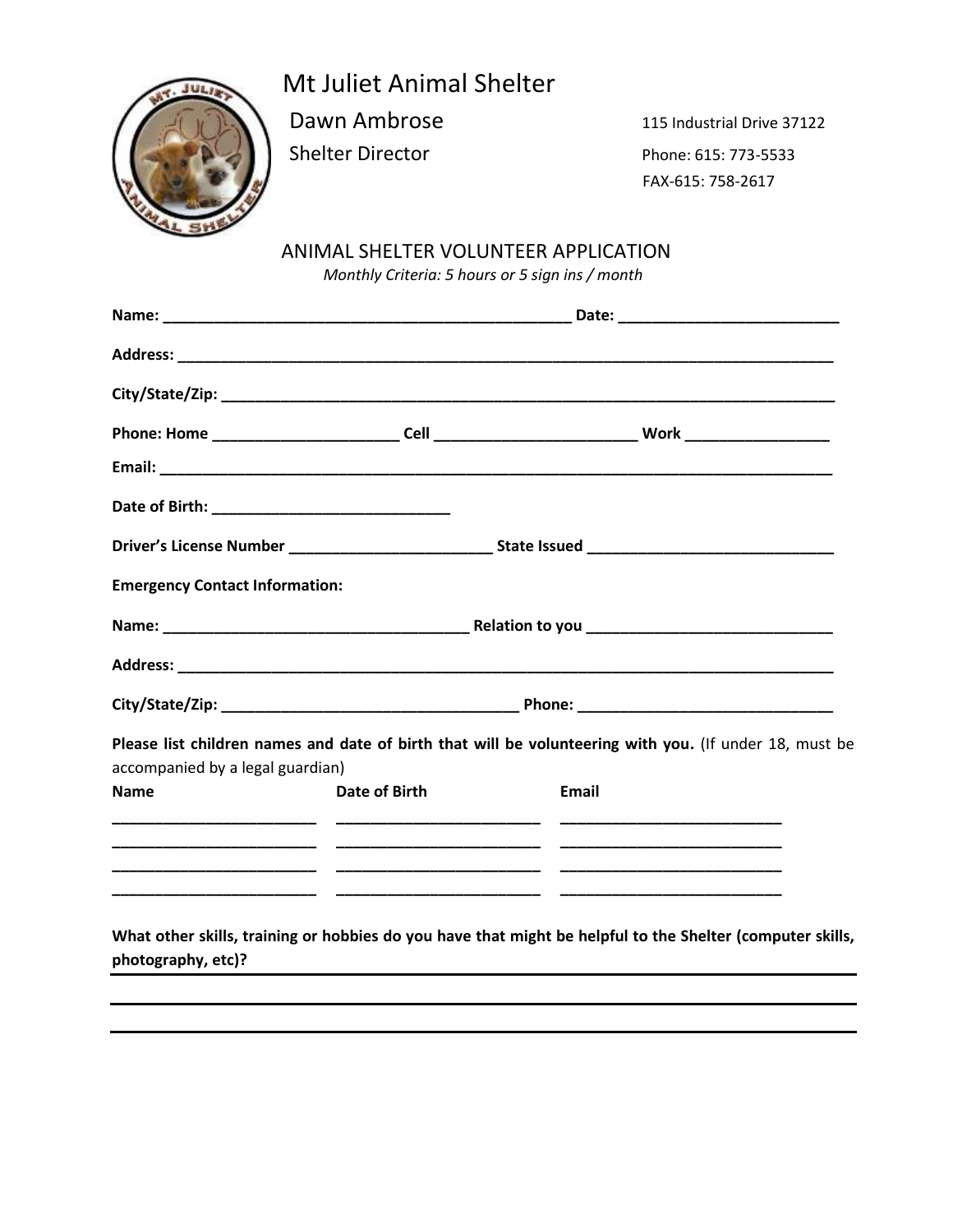## **CITY OF MT. JULIET VOLUNTEER WAIVER and RELEASE**

**I \_\_\_\_\_\_\_\_\_\_\_\_\_\_\_\_\_\_\_\_\_\_\_\_\_\_\_\_\_\_\_, the undersigned, will be volunteering my services as a(n)**  in the Mt. Juliet Animal Shelter project at the City of Mt. Juliet ("COMJ") **and understand that I am not in any way required to volunteer my services and that I am not an employee of COMJ and will not receive any compensation or benefits for my services. I understand that injuries may occur during my service and I fully recognize and understand that there are risks and hazards associated with my service both minor and serious, including, but not limited to: cuts, bruises, and other bodily injuries.** 

**I represent and warrant that I have no physical, health related or other problems that would preclude my activities with COMJ or otherwise render my participation dangerous or harmful to others or myself.**

**Knowing the dangers, hazards and risk associated with being an intern, student, or volunteer at COMJ and with sufficient knowledge of my physical condition(s) and limitation(s), if any, I voluntarily assume all responsibility and risk of loss, damage, illness and/or injury to person or property which I may, in any way, sustain in connection with my service at COMJ.** 

**I agree that I must abide by all rules and regulations applicable to service with COMJ. Should I require medical treatment or first aid as a result of illness or injury associated with my service or related activities, I consent to such first aid and/or treatment.**

**In consideration of the opportunity to be a volunteer, I hereby take action for myself, my executors, administrators, heirs, next of kin, successors, and assigns as follows:** 

**A) I waive, release and forever discharge and agree not to sue and to indemnify and hold harmless the COMJ and its directors, officers, employees, interns, students, volunteers, representatives, and agents, from any and all claims, costs, liabilities, expenses and judgments whatsoever, including attorney's fees and court costs, on account of any loss, damage, illness or injury to person or property in any way arising out of or relating to my service at the COMJ whether due to negligence, mistake or other action or inaction of the COMJ or any other person or entity.** 

**B) I indemnify and hold harmless the COMJ, its directors, officers, employees, interns, students, volunteers, representatives, and agents from any and all liabilities or claims made by other individuals or entities as a result of my actions during this activity.**

**The WAIVER and RELEASE shall be construed broadly to provide a release and waiver to the maximum extent permissible under applicable law. This Release shall continue in effect indefinitely unless terminated or modified with the written consent of COMJ.**